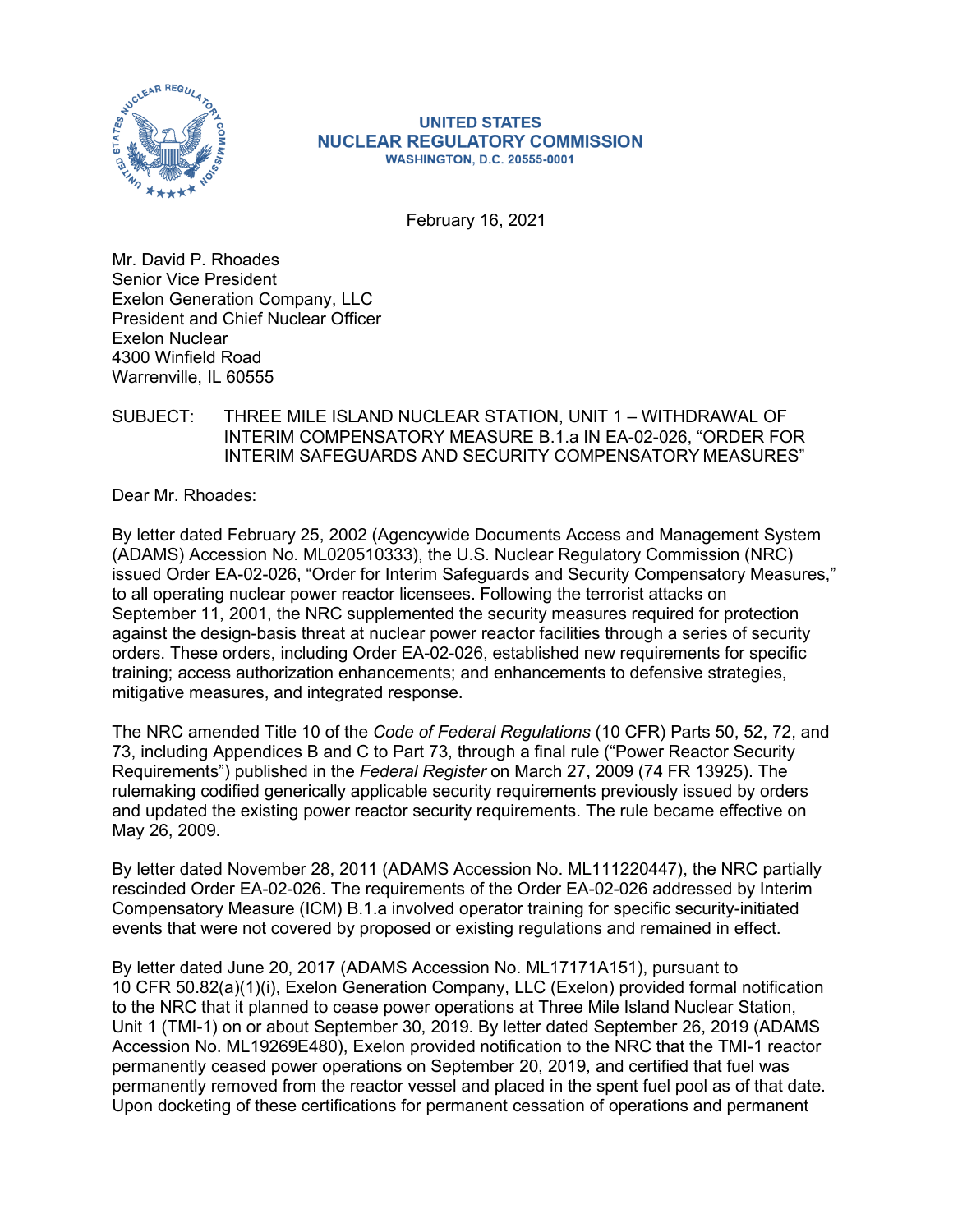removal of fuel from the TMI-1 reactor vessel, as specified in 10 CFR 50.82(a)(2), the 10 CFR Part 50 license for TMI-1 no longer authorizes operation of the reactor or emplacement or retention of fuel into the reactor vessel. The TMI-1 facility license has been amended to a possession-only license (ADAMS Accession No. ML19211D317).

Section III of Order EA-02-026 provides the NRC's Director of the Office of Nuclear Reactor Regulation the authority to relax or rescind any or all of the conditions of the Order upon demonstration by the licensee of good cause.

By letter dated October 9, 2020 (ADAMS Accession No. ML20286A214), Exelon requested rescission of ICM B.1.a in Order EA-02-026 for TMI-1 based on TMI-1's transition from an operating reactor to non-operating reactor.

In the October 9, 2020, letter, Exelon cited the following reason to demonstrate good cause for the rescission of ICM B.1.a of the Order EA-02-026:

• The specific security-initiated event addressed in ICM B.1.a of the Order EA-02-026 does not have any immediate effect on the storage or cooling of spent fuel; therefore, there is no longer a need to address the specific security-initiated event in ICM B.1.a of the Order EA-02-026.

The NRC staff notes that since TMI-1 is permanently shut down and defueled, the primary security focus is the protection of the spent fuel. The specific security-initiated event addressed in ICM B.1.a of the Order EA-02-026 does not have any immediate effect on the storage or cooling of spent fuel.

In addition, the NRC staff recognizes that TMI-1 will maintain mitigation strategies for the protection of spent fuel pursuant to condition 2.C.(17) of its license. License condition 2.C.(17) requires TMI-1 to develop and maintain strategies and staff training to address large fires and explosions, including for protection of the spent fuel. The NRC staff has determined that withdrawing ICM B.1.a in Order EA-02-026 will not reduce the capability of the licensee to mitigate any consequences from the specific security-initiated event described in Order EA-02-026, even in the unlikely case that the event could have some effect on the systems used for storage and cooling of spent fuel. The operations staff will continue to receive training on mitigation strategies related to the protection of spent fuel.

For the reasons discussed above, the NRC staff concludes that the licensee has demonstrated good cause to withdraw ICM B.1.a in Order EA-02-026. Therefore, the NRC withdraws ICM B.1.a in Order EA-02-026.

Sincerely,

Digitally signed by Mike Mike King King 2021.02.16 12:35:31 -05'00'

Andrea D. Veil, Acting Director Office of Nuclear Reactor Regulation

Docket No. 50-289

cc: Listserv